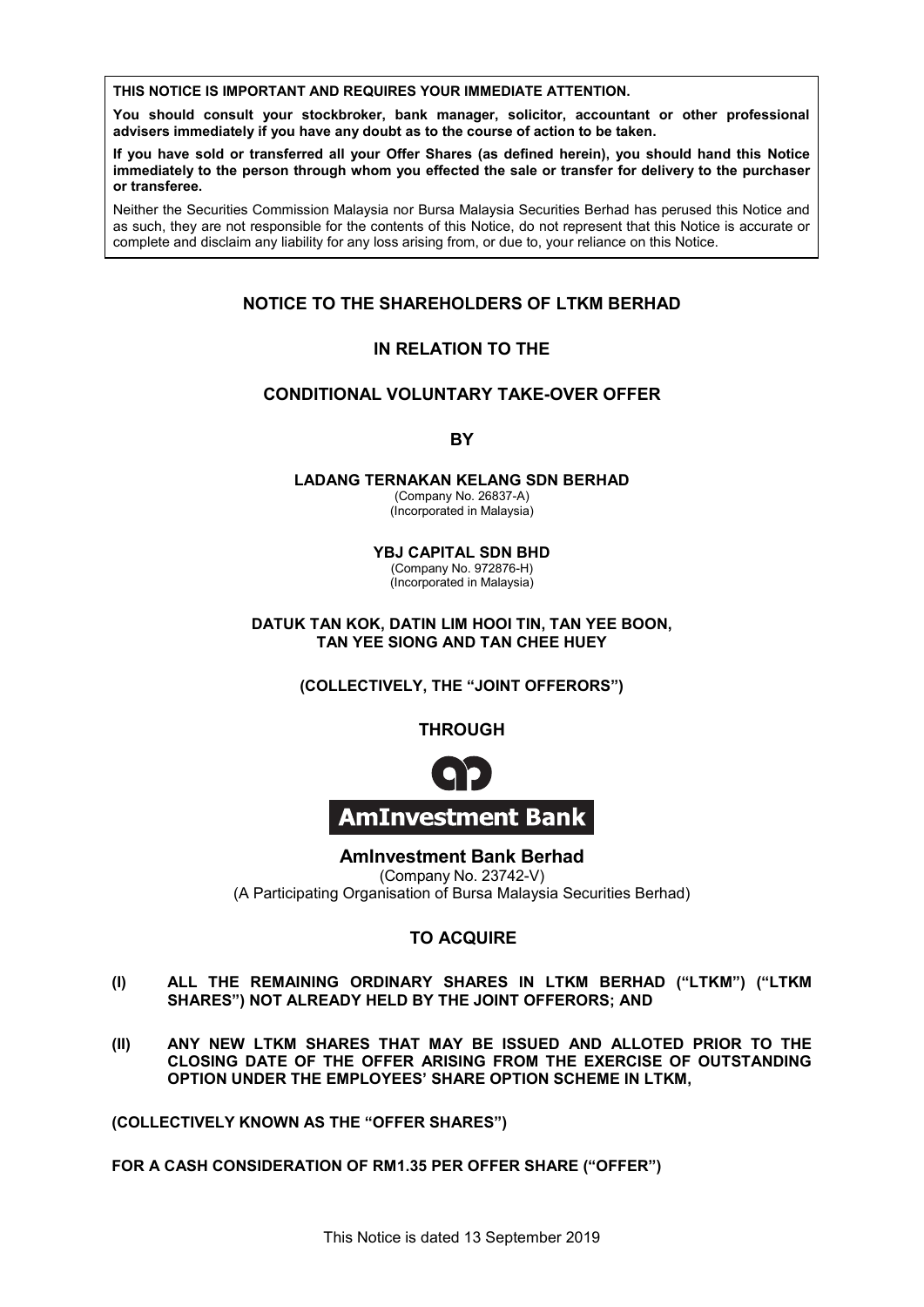

13 September 2019 13 September 2019

### Registered office of **LADANG TERNAKAN KERANG DI BERGAWA KELANG SEBAGAI KELANG SEBAGAI DENGANG SEBAGAI DENGANG SEBAGAI DENGANG SEBAGA**<br>Di bertama di bertama di bertama di bertama di bertama di bertama di bertama di bertama di bertama di bertama LADANG TERNAKAN KELANG SDN BERHAD B-1-3 (Ground Floor), Intania Klang Jalan Intan 1/KS 1 Teluk Gadong Besar Registered office of 41200 Klang

Registered office of **Registered office of**<br>Andrew Contract beginning to the series of the series of the series of the series of the series of the series o AMINVESTMENT BANK BERHAD Level 22, Bangunan AmBank Group No. 55, Jalan Raja Chulan Registered office of 50200 Kuala Lumpur, Malaysia

**To: The Holders**

41200 Kiang<br>Care Darul Ehsan, Malaysia

Selangor Darul Ehsan, Malaysia

Dear Sir / Madam,

**CONDITIONAL VOLUNTARY TAKE-OVER OFFER BY THE JOINT OFFERORS THROUGH**  AMINVESTMENT BANK TO ACQUIRE THE FOLLOWING:

- **(I) ALL THE REMAINING LTKM SHARES NOT ALREADY OWNED BY THE JOINT COFFERORS; AND COLLEGE ALL THE SHARES SHARES SHARES SHARES SHARES SHARES SHARES SHARES SHARES SHARES SHARES SHARES SHARES SHARES SHARES SHARES SHARES SHARES SHARES SHARES SHARES SHARES SHARES SHARES SHARES SHARES SHARES**
- **(II) ANY NEW LTKM SHARES THAT MAY BE ISSUED AND ALLOTED PRIOR TO THE CLOSING DATE OF THE OFFER ARISING FROM THE EXERCISE OF OUTSTANDING ESOS OPTIONS IN LTKM,**  $\overline{C}$

# **FOR A CASH CONSIDERATION OF RM1.35 PER OFFER SHARE**

### **- EXTENSION OF CLOSING DATE - EXTENSION OF CLOSING DATE**

*(Unless otherwise stated, the words and abbreviations used herein shall have the same meanings as*  defined in the offer document dated 13 August 2019 which sets out the details, terms and conditions of the Offer together with the Form of Acceptance and Transfer ("Offer Document")). *of the Offer together with the Form of Acceptance and Transfer ("Offer Document")).*

- 1.1 We refer to the Offer Document and the press notice dated 29 August 2019. 1.1 We refer to the Offer Document and the press notice dated 29 August 2019.
- 1.2 On behalf of the Joint Offerors, AmInvestment Bank wishes to inform that the Closing Date has been extended from 5.00 p.m. (Malaysian time) on 17 September 2019 to 5.00 p.m. **(Malaysian time) on 2 October 2019 ("Final Closing Date"). Please take note that the Final** Closing Date is the final extension of the closing time and date for the acceptance of the Offer, save for the event(s) as set out in Section 1.3 below.  $\mathcal{O}(\mathcal{S})$  as set out in Section 1.3 below. The event (s) as set out in Section 1.3 below.
- 1.3 As stipulated in Section 2.4 of the Appendix I of the Offer Document, where the Offer has become or is declared unconditional as to acceptances on any day ON OR BEFORE 30 September 2019, being the next Market Day following the 46<sup>th</sup> day from the Posting Date, the Offer will remain open for acceptances for at least 14 days from the date on which the Offer becomes and is declared unconditional, which shall, in any event, be no later than 14 October 2019, being the next Market Day following the 60<sup>th</sup> day from the Posting Date. 2019, being the next Market Day following the 60th day from the Posting Date.

Also, as stipulated in Section 2.5 of the Appendix I of the Offer Document, where the Offer has become or is declared unconditional as to acceptances on any day AFTER 30 September 2019, being the next Market Day following the 46<sup>th</sup> day from the Posting Date, the Offer will remain open for acceptances for at least 14 days from the date on which the Offer becomes and is declared unconditional, which shall, in any event, be no later than 29 October 2019, being the next Market Day following the 74<sup>th</sup> day from the Posting Date. being the next Market Day following the 74th day from the Posting Date.

**AmInvestment Bank Berhad** (23742-V) **AMINVESTMENT BANK BETHOLOGY**<br>4 Member of the AMRANK Group

*A member of the AmBank Group (A Participating Organisation of Bursa Malaysia Securities Berhad)* a member of the Ambank Group<br>(A Participating Organisation of Bursa Malaysia Securities Berhad)

22nd Floor, Bangunan AmBank Group, No. 55, Jalan Raja Chulan, 50200 Kuala Lumpur, Malaysia. P. O. Box 10233, 50708 Kuala Lumpur, Malaysia.<br>Turkon 2022 2022 Europe 2020 2020 EUL MICRIM 24234. **T:** +603 2036 2633 **F:** +603 2078 2842 **Telex:** AIGB MA 34124 **Document SHALL REMAIN UNCHANGED.**

**W:** ambankgroup.com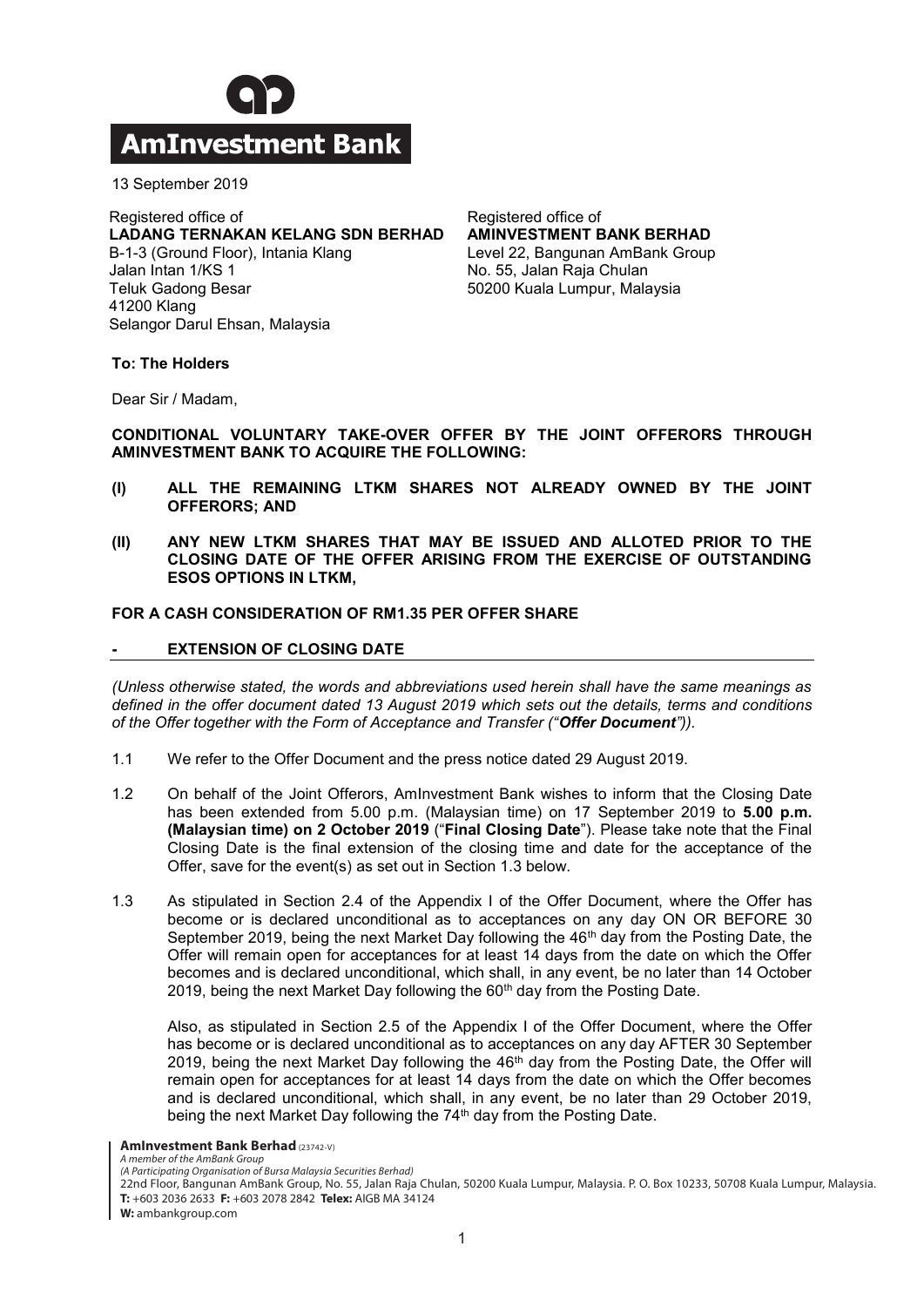- 1.4 Save for the Final Closing Date, **all other details, terms and conditions of the Offer including the Offer Price of RM1.35 for each Offer Share as set out in the Offer Document SHALL REMAIN UNCHANGED.**
- 1.5 In accordance with Paragraph 13.01 of the Rules, the disclosure on the level of acceptances of the Offer in respect of the LTKM Shares as at 5.00 p.m. (Malaysian time) on 12 September 2019 is as follows:

|                                                                                                                                                                                                                              | No. of LTKM<br><b>Shares</b> | $(1)$ % |
|------------------------------------------------------------------------------------------------------------------------------------------------------------------------------------------------------------------------------|------------------------------|---------|
| LTKM Shares held by the Joint Offerors as at the Posting Date                                                                                                                                                                | 88,811,022                   | 68.26   |
| LTKM Shares acquired by the Joint Offerors after the Posting<br>Date and up to 5.00 p.m. (Malaysian time) on 12 September<br>2019                                                                                            | 16,756,400                   | 12.88   |
| Total LTKM Shares held by the Joint Offerors as at the 5.00<br>p.m. (Malaysian time) on 12 September 2019                                                                                                                    | 105,567,422                  | 81.14   |
| LTKM Shares for which acceptances of the Offer (which are<br>complete and valid in all respects) have been received by the<br>Joint Offerors after the Posting Date up to 5.00 p.m. (Malaysian<br>time) on 12 September 2019 | 4,956,498                    | 3.81    |
|                                                                                                                                                                                                                              | 110,523,920                  | 84.95   |
| LTKM Shares for which acceptances of the Offer (which are<br>subject to verification) have been received by the Joint Offerors<br>after the Posting Date and up to 5.00 p.m. (Malaysian time) on<br>12 September 2019        | 288,500                      | 0.22    |

*Note:*

*(1) Based on the total issued LTKM Shares of 130,104,006 as at 12 September 2019.*

**Holders who wish to accept the Offer are advised to refer to the Offer Document for the details, terms and conditions of the Offer and the procedures for acceptance of the Offer. Holders are also advised to carefully consider the Independent Advice Circular dated 23 August 2019 before making any decision. You do not need to take any action if you have already sold all your LTKM Shares or have already accepted the Offer.**

You may obtain additional copies of the Offer Document including the Form of Acceptance and Transfer from the office of the Share Registrar for the Offer from 9.00 a.m. to 5.00 p.m. on Mondays to Fridays (excluding public holidays in Malaysia) at the following address:

# **Tricor Investor & Issuing House Services Sdn Bhd (11324-H)**

Unit 32-01, Level 32, Tower A Vertical Business Suite Avenue 3, Bangsar South No. 8, Jalan Kerinchi 59200 Kuala Lumpur Wilayah Persekutuan Malaysia

Telephone no. : +(603) 2783 9299 Facsimile no. : +(603) 2783 9222